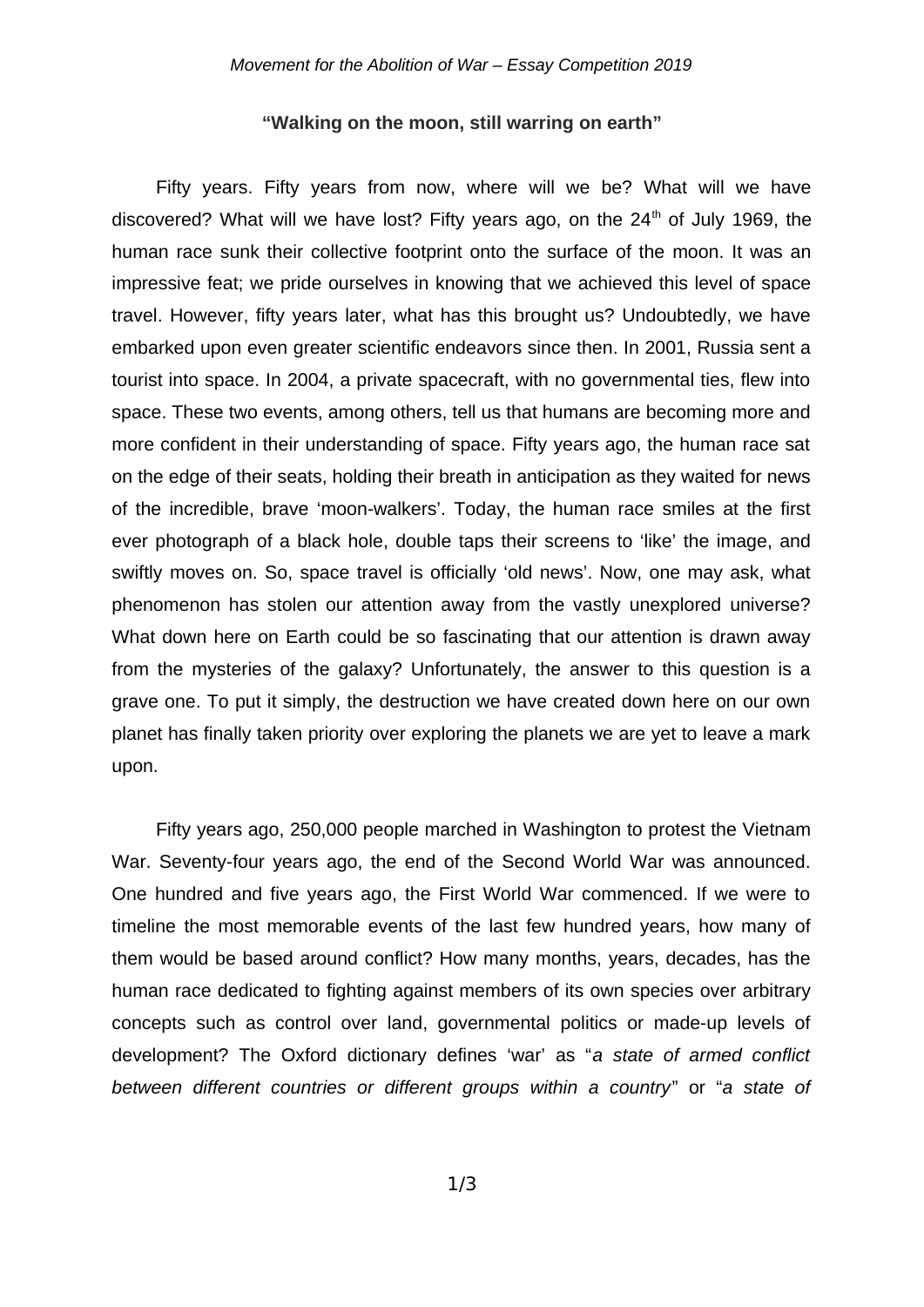*competition or hostility between different people or groups*". Armed conflict. Competition. Hostility. The only word missing from these definitions is absurdity.

"*But wars are the only way to establish peace*". This ideology has become a widespread belief. In some ways, it's understandable. When people hear that a war in some far-off country has finally ended, they rejoice. They tell their friends and family. They post a tweet about the long-awaited end of the conflict and they look forward to hearing about how the country moves forward. For them, the end of a war is a celebration. But this culture of celebration creates something dangerous. Tucked away in their big houses, with rooves over their heads that are fully intact and untouched by explosives, these people have a tendency to associate 'war' with celebration. People hear about a war, in a country whose name they can barely pronounce, and they feel sad. But then they forget about this war. Until the war is over. Only then do they speak up about the atrocities of war, the consequences of conflict. But by then, it is too late. Praising the end of the Second Congo War does not bring back the millions of people who lost their lives in the 5 long years of conflict. Thanking God that the Somali Civil War came to an end in 2009 does not change the fact that 1.9 million people were displaced. More often than not, the outraged response to warfare is far too late.

At any one time, we can turn the television on and find out which countries are experiencing conflict across the world. Wars in the Middle East. School shootings in the US. Terrorist attacks in... well, everywhere. At this point, we have become desensitized to it. Asking someone "*have you heard about the insurgency in Khyber Pakhtunkhwa?"* is as common as asking someone if they have seen the latest episode of 'Game of Thrones', or the most recent Marvel movie. Sure enough, as soon as these topics come into the conversation, they are just as quickly replaced by another.

"*But what can we do? We have no power*". This exhibits the classic 'diffusion of responsibility'. It is far too easy to tell yourself "there is nothing you can do to change the world, but someone else will surely do it". We see people from modest, everyday backgrounds stand up and perform a 'TedTalk' on how they made a real difference